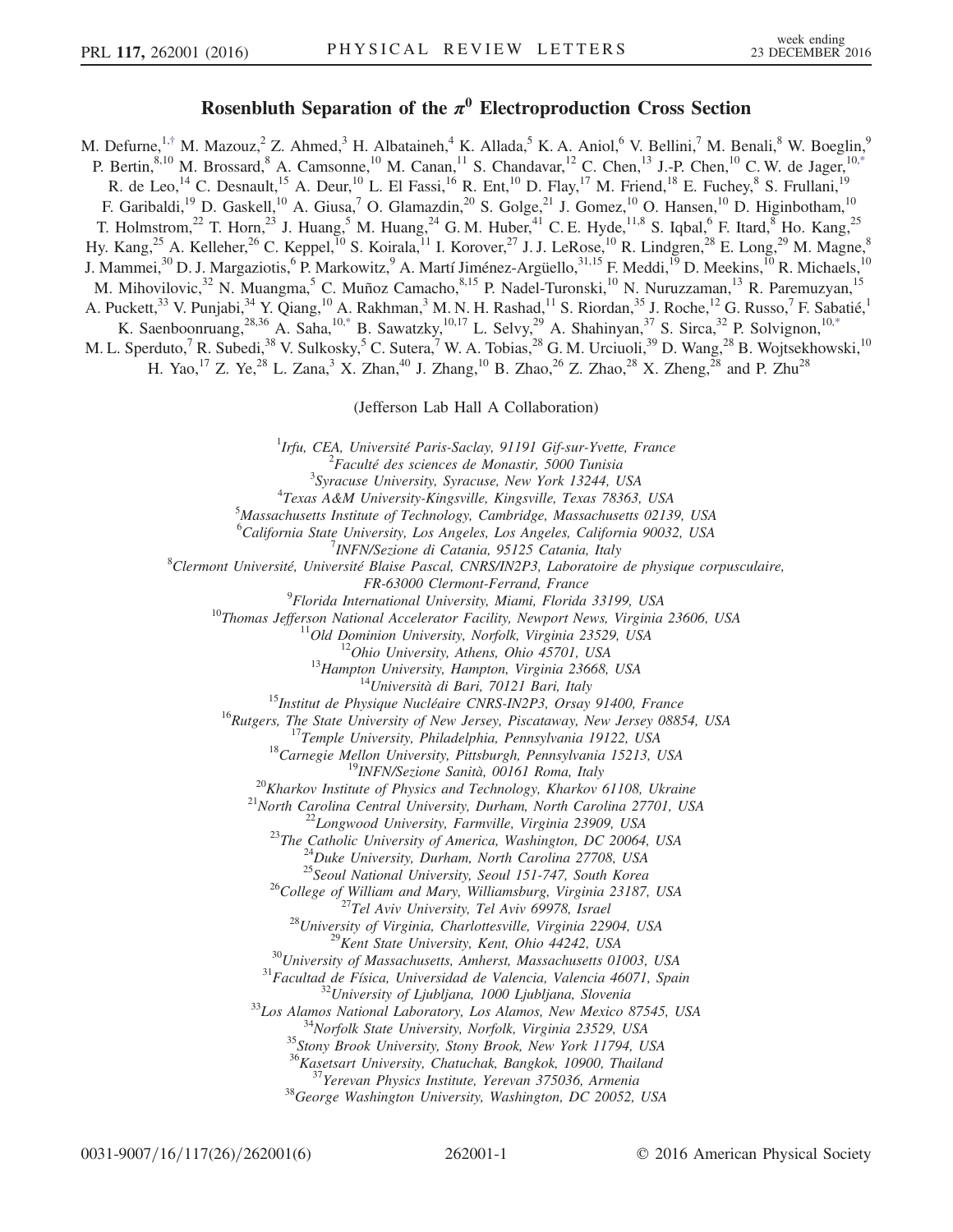<sup>39</sup>INFN/Sezione di Roma, 00185 Roma, Italy<br><sup>40</sup>Argonne National Laboratory, Lemont, Illinois 60439, USA<br><sup>41</sup>University of Regina, Regina, Saskatchewan S4S 0A2, Canada (Received 27 July 2016; revised manuscript received 3 October 2016; published 23 December 2016)

We present deeply virtual  $\pi^0$  electroproduction cross-section measurements at  $x_B = 0.36$  and three different  $Q^2$  values ranging from 1.5 to 2 GeV<sup>2</sup>, obtained from Jefferson Lab Hall A experiment E07-007. The Rosenbluth technique is used to separate the longitudinal and transverse responses. Results demonstrate that the cross section is dominated by its transverse component and, thus, is far from the asymptotic limit predicted by perturbative quantum chromodynamics. Nonetheless, an indication of a nonzero longitudinal contribution is provided by the measured interference term  $\sigma_{LT}$ . Results are compared with several models based on the leading-twist approach of generalized parton distributions (GPDs). In particular, a fair agreement is obtained with models in which the scattering amplitude includes convolution terms of chiralodd (transversity) GPDs of the nucleon with the twist-3 pion distribution amplitude. This experiment, together with previous extensive unseparated measurements, provides strong support to the exciting idea that transversity GPDs can be accessed via neutral pion electroproduction in the high- $Q^2$  regime.

DOI: [10.1103/PhysRevLett.117.262001](http://dx.doi.org/10.1103/PhysRevLett.117.262001)

Deep exclusive reactions have been the subject of intense experimental and theoretical work in the past decades, as they provide clean probes of the internal three-dimensional structure of hadrons. We present here measurements of the differential cross section for the forward exclusive electroproduction reaction  $ep \rightarrow ep\pi^0$ . These results are the first separation of the differential cross section for longitudinally and transversely polarized virtual photons of exclusive  $\pi^0$ electroproduction in the electron-scattering kinematics of deep inelastic scattering (DIS). A diagram of this process, including definitions of the kinematic variables, is presented in Fig. [1](#page-1-0).

The quantum chromodynamics (QCD) factorization theorems predict that deep virtual meson production should be dominated by the longitudinal virtual photoproduction cross section [\[1\]](#page-5-2). In the Bjorken limit  $Q^2 \rightarrow \infty$  and  $t/Q^2 \ll$ 1 at fixed  $x_B$ , the longitudinal scattering amplitude factorizes into a hard perturbative contribution, the leading-twist generalized parton distributions (GPDs) of the nucleon and the pion distribution amplitude  $(DA)$  [1–[3\].](#page-5-2) GPDs describe the three-dimensional structure of hadrons by correlating the internal transverse position of partons to their longitudinal momentum [4–[6\].](#page-5-3) In the case of a nucleon and at leading twist, four chiral-even GPDs conserve the helicity of the parton, whereas four chiral-odd GPDs, also referred to as transversity GPDs, flip its helicity. While a rigorous factorization proof has not been established for the transverse virtual photoproduction amplitude, it is proven to be suppressed by a factor of  $1/Q$  with respect to its longitudinal counterpart [\[1\]](#page-5-2).

The leading-twist approximation is in good agreement with high- $Q^2$  electroproduction data for photon [\[7](#page-5-4)–9] and vector meson production [\[10,11\]](#page-5-5). On the other hand, the collinear approximation underestimates by about one order of magnitude the total  $\pi^0$  electroproduction cross sections measured at  $Q^2 \approx 2 \text{ GeV}^2$  by the Hall A [\[12\]](#page-5-6) and CLAS [\[13,14\]](#page-5-7) Collaborations at Jefferson Lab (JLab). It was suggested in Refs. [\[15,16\]](#page-5-8) that for neutral meson production the twist-3 quark-helicity flip pion DAs coupled with the transversity GPDs of the proton would create a large cross section for transversely polarized virtual photons, without violating the QCD factorization theorem. These calculations are in good agreement (within model uncertainties) with the unseparated cross sections of Refs. [\[13,14\]](#page-5-7). The present study is undertaken to verify whether or not the separated cross sections for longitudinally and transversely polarized virtual photons can be accurately described by a formalism based on leading-twist GPDs.

The deeply virtual meson production cross section can be written in the following form [\[17\]](#page-5-9):

$$
\frac{d^4\sigma}{dQ^2dx_Bdt d\phi} = \frac{1}{2\pi}\frac{d^2\Gamma}{dx_B dQ^2}(Q^2, x_B, E) \left(\frac{d\sigma_T}{dt} + \epsilon \frac{d\sigma_L}{dt} + \sqrt{2\epsilon(1+\epsilon)}\frac{d\sigma_{TL}}{dt}\cos\phi + \epsilon \frac{d\sigma_{TT}}{dt}\cos 2\phi\right),
$$
\n(1)

Invariants

<span id="page-1-0"></span>

FIG. 1. Diagram of the exclusive  $\pi^0$  electroproduction reaction, identified by the  $\pi^0 \rightarrow \gamma \gamma$  decay mode. The value of t with minimal |t| can be evaluated as  $t_{\text{min}} =$  $(Q^2 + m_\pi^2)^2/(4W^2) - (|q^{\text{c.m.}}| - |q^{\text{c.M.}}|)^2$ , with  $|q^{\text{c.m.}}|$  and  $|q^{\text{c.M.}}|$ the norms of  $\vec{q}$  and  $\vec{q'}$ , respectively, in the  $p\pi^0$  final state centerof-mass frame.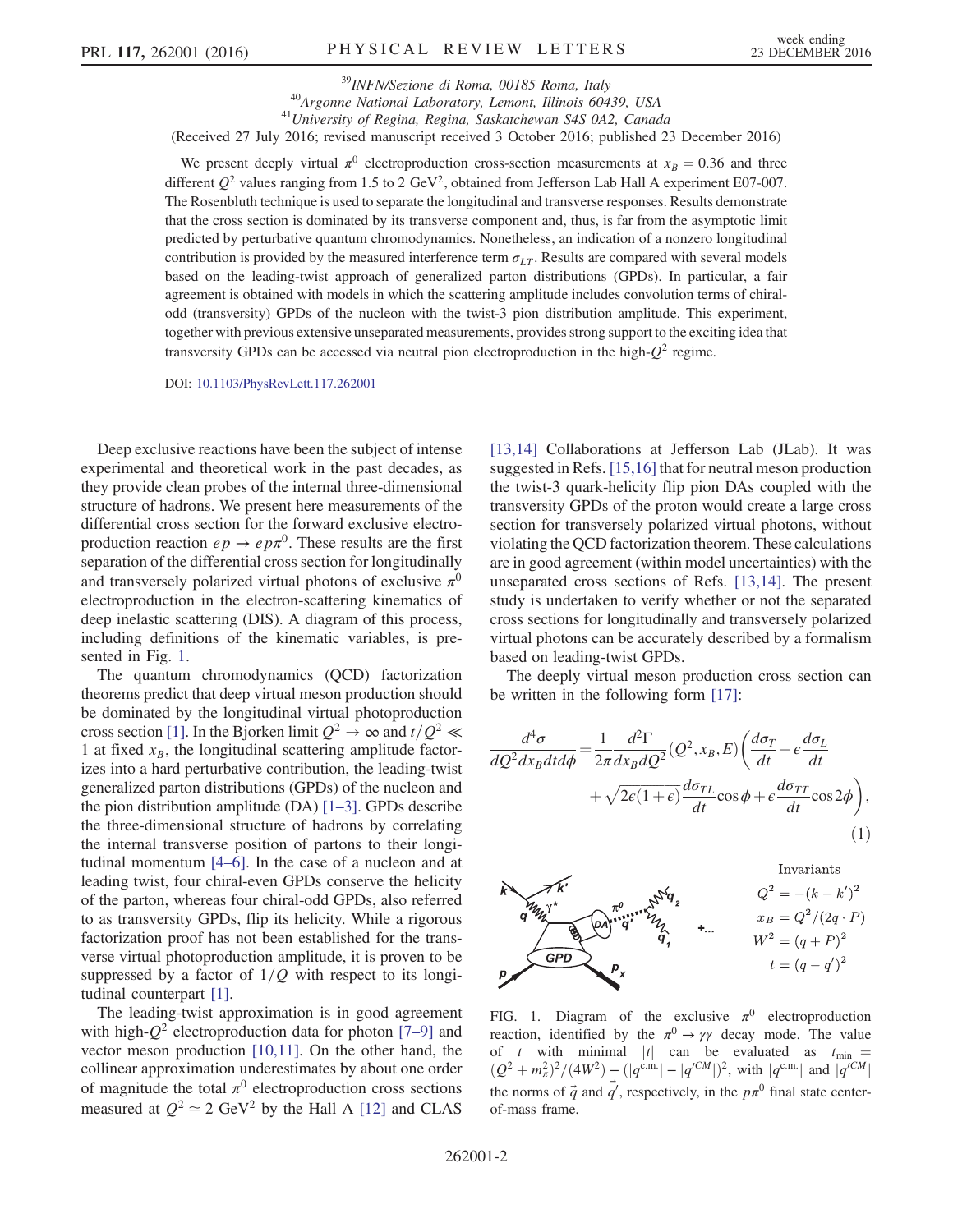<span id="page-2-0"></span>TABLE I. E07-007  $ep \rightarrow ep\pi^0$  kinematic settings.

| Setting         | $Q^2$ (GeV <sup>2</sup> ) | $x_R$ | E <sup>beam</sup><br>(GeV) | $\epsilon$ |
|-----------------|---------------------------|-------|----------------------------|------------|
| Kin1            | 1.50                      | 0.36  | 3.355                      | 0.52       |
|                 |                           |       | 5.55                       | 0.84       |
| $\rm{Kin2}$     | 1.75                      | 0.36  | 4.455                      | 0.65       |
|                 |                           |       | 5.55                       | 0.79       |
| $\mathrm{Kin}3$ | 2.00                      | 0.36  | 4.455                      | 0.53       |
|                 |                           |       | 5.55                       | 0.72       |

where  $E$  is the incident lepton energy in the target rest frame and  $\phi$  the angle between the leptonic and hadronic plane defined according to the Trento convention [\[18\].](#page-5-10) The factor  $\left(d^2\Gamma/dx_BdQ^2\right)(Q^2, x_B, E)$  is the virtual photon flux, and  $\epsilon$  is the degree of longitudinal polarization defined as  $(y = [q \cdot P]/[k \cdot P])$ :

$$
\frac{d^2\Gamma}{dx_B dQ^2}(Q^2, x_B, E) = \frac{\alpha}{8\pi} \frac{Q^2}{M^2 E^2} \frac{1 - x_B}{x_B^3} \frac{1}{1 - \epsilon}, \quad (2)
$$

$$
\epsilon = \frac{1 - y - Q^2 / 4E^2}{1 - y + y^2 / 2 + Q^2 / (4E^2)},\tag{3}
$$

M being the proton mass.

Experiment E07-007 ran in JLab Hall A from October to December, 2010. One of its goals was to separate the exclusive transverse and longitudinal  $\pi^0$  electroproduction cross sections using the Rosenbluth technique, consisting of measurements at two different values of the incident electron energy at each setting. Table [I](#page-2-0) lists the three  $Q^2$ settings measured, each of them at two different values of  $\epsilon$ .

The electron beam was incident on a 15-cm-long liquid H<sub>2</sub> target, for a typical luminosity of  $2 \times 10^{37}$  cm<sup>-2</sup> s<sup>-1</sup>. Scattered electrons were detected in a high resolution spectrometer (HRS), with  $10^{-4}$  momentum resolution and better than 2 mr horizontal angular resolution [\[19\]](#page-5-11). The two photons of the  $\pi^0$  decays were detected in a PbF<sub>2</sub> electromagnetic calorimeter consisting of a  $13 \times 16$  array of  $3 \times 3 \times 18.6$  cm<sup>3</sup> crystals, coupled to mesh-dynode photomultipliers. Each calorimeter channel was continuously sampled by a 1 GHz flash Analog-to-Digital converter system that recorded the signal over 128 ns. The high resolution in the electron kinematics accurately determined the event-by-event  $(Q^2, x_B)$  values. The fast Cherenkov signal from the calorimeter allowed a coincident time resolution between the electron and  $\pi^0$  detections of 0.6 ns. The vertex resolution of the HRS and position resolution of the calorimeter accurately determined the  $\pi^0$ direction and thus the kinematical variables t and  $\phi$ . The measured energy in the calorimeter is used to identify  $\pi^0$ events through the two-photon invariant mass  $m_{\gamma\gamma} =$  $\sqrt{(q_1+q_2)^2}$  and to ensure the exclusivity of the reaction using the  $ep \rightarrow e\gamma \gamma X$  missing mass squared  $M_{ep \rightarrow e\gamma \gamma X}^2$ .

The calibration of the calorimeter was done in two steps. First, we used elastic scattering  $H(e, e'_{\text{Calo}} p_{\text{HRS}})$  events. This calibration required dedicated runs, since the polarity of the HRS had to be reversed to allow proton detection. We performed elastic calibrations at the beginning, middle, and end of the experiment. A resolution of 3.1% at 3.16 GeV was measured, with a position resolution of 3 mm at 110 cm from the target. Between elastic calibrations, channel gains were observed to drift up to 10%. We attributed these changes to radiation damage of the  $PbF<sub>2</sub>$ crystals. In order to correct for the calibration coefficient drifts between the elastic run periods, we used exclusive  $\pi^0$  data from our  $H(e, e'\gamma\gamma)X$  sample. By assuming  $M_{ep\to e\gamma\gamma X}^2 = M^2$  and  $m_{\gamma\gamma} = m_{\pi^0}$ , the sum of the energies of the two decay photons was determined and used to compute the calibration coefficients. The combination of both elastic and exclusive  $\pi^0$  calibrations provided a continuous invariant mass resolution of 9.5 MeV through the full run period.

The data acquisition was triggered by an electron detection signal in the HRS, formed by the coincidence of the gas Cherenkov detector and the plastic scintillator plane S2m of the HRS [\[19\]](#page-5-11). In order to select neutral pions, we studied two-cluster events in the calorimeter with an energy deposit larger than 500 MeV in each cluster and within 3 ns of the electron detection. To account for the natural correlation between the measured  $M_{ep\rightarrow e\gamma\gamma X}^2$  and  $m_{\gamma\gamma}$  values, we define a corrected missing mass squared:

$$
M_X^2 = M_{ep \to e\gamma\gamma X}^2 + C \times (m_{\gamma\gamma} - m_{\pi^0}), \tag{4}
$$

with the empirical value  $C = 12$  $C = 12$  GeV. Figure 2 shows the  $M_X^2$  distribution of the  $H(e, e' \gamma \gamma)X$  events. Exclusive events are selected by requiring  $100 < m_{\gamma\gamma} < 170$  MeV and  $M_X^2 < 0.95$  GeV<sup>2</sup>. Contamination from the diffractive  $ep \rightarrow ep\omega$  reaction with a 8.5% branching-ratio  $\omega \rightarrow \pi^0 \gamma$ 

<span id="page-2-1"></span>

FIG. 2. Distribution of the  $H(e, e'\gamma\gamma)X$  events within cuts for Kin3 at  $E^{beam} = 5.55$  GeV and  $t_{min} - t < 0.15$  GeV<sup>2</sup>. The Monte Carlo (MC) simulation is represented by the open crosses, whereas the triangles show the estimated inclusive yield obtained by subtracting the simulation from the data. The vertical dotted line illustrates the  $M_X^2 < 0.95$  GeV<sup>2</sup> cut applied in the analysis.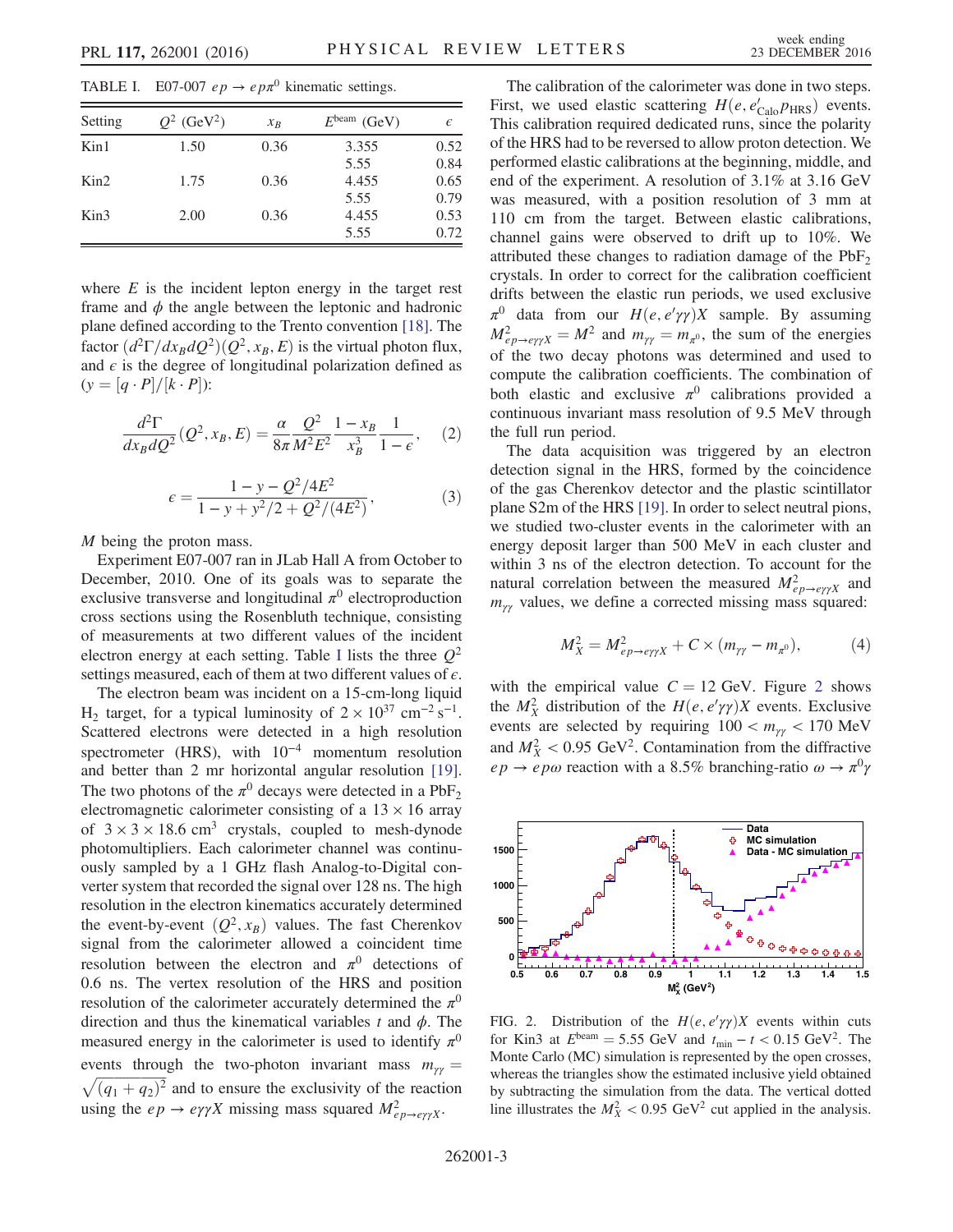decay was estimated to be smaller than 0.3% within our acceptance and cuts based on the measurements performed in Ref. [\[20\]](#page-5-12). The inclusive yield obtained by subtracting the simulation from the data is below 2% for  $M_X^2 < 0.95$  GeV<sup>2</sup> and treated as a point-to-point systematic uncertainty. The number of accidental  $H(e, e' \gamma \gamma)X$  triple coincidences is estimated by measuring the number of two-photon events detected in the calorimeter for each of the three possible timings with respect to the scattered electron: one photon in time and one out of time, both out of time but in time between themselves, and both out of time with the electron and with each other. Finally, an analysis of three-cluster events was performed in order to correct for the fraction of exclusive  $\pi^0$  events where one of the three clusters was an accidental photon coincidence. This correction was applied bin by bin and found to be 5% on average.

<span id="page-3-0"></span>The different terms of the unpolarized  $\pi^0$  cross section are extracted by minimizing the following  $\chi^2$  defined between the number of experimental and simulated events:

$$
\chi^2 = \sum_{i=0}^{N} \left( \frac{N_i^{\exp} - N_i^{\sin}}{\sigma_i^{\exp}} \right)^2,\tag{5}
$$

where the sum runs over all experimental bins of one  $Q^2$ setting, including data at two different values of  $\epsilon$ . The variable  $N_i^{\text{exp}}$  is the number of events in the experimental bin *i*, with  $\sigma_i^{\text{exp}}$  being its corresponding uncertainty. The number of simulated events  $N_i^{\text{sim}}$  is given by

$$
N_i^{\text{sim}} = \mathcal{L} \int_i \frac{d\sigma}{dt dQ^2 dx_B d\phi} dt dQ^2 dx_B d\phi, \qquad (6)
$$

with  $\mathcal L$  the experimental integrated luminosity, corrected by the data acquisition dead time. The integration is performed with a MC simulation, convoluting the known kinematical dependences of the cross section with the experimental acceptance. We limit the analysis to the overlapping  $(Q^2; x_B)$ -phase space between the two beam-energy set-tings. After minimization of Eq. [\(5\)](#page-3-0), the unknown  $Q^2$ dependences of  $d\sigma_T/dt$ ,  $d\sigma_L/dt$ ,  $d\sigma_{TT}/dt$ , and  $d\sigma_{TL}/dt$  are fitted to the results and included into the MC simulation in order to account for the leading variations of the cross section within bins. A second  $\chi^2$  minimization is performed, which provides stable results over further iterations and yields the final results we present herein, with  $\chi^2/\text{d.o.f.} = 76/60, 83/80, \text{ and } 61/60, \text{ respectively, for}$  $Q^2 = 1.5$ , 1.75, and 2.0 GeV<sup>2</sup>. No  $Q^2$  dependence is included for  $d\sigma_L/dt$ , as results are found compatible with zero in all experimental bins. Table [II](#page-3-1) shows the Q dependences obtained. The small HRS acceptance does not allow for an  $x_B$ -dependence study.

The Monte Carlo (MC) simulation is based on the GEANT4 toolkit. It includes radiative corrections following the procedure described in Ref. [\[8\]](#page-5-13) based on

<span id="page-3-1"></span>TABLE II. Q dependence obtained from the fit of the tintegrated responses, with statistical and systematics uncertainties added in quadrature, by the function  $A/Q^{n_{\text{exp}}}$ . The QCD asymptotic limit of each term is  $\sim Q^{-n_{\text{theo}}}.$ 

| Term              | $n_{\exp}$ | $n_{\text{theo}}$ |
|-------------------|------------|-------------------|
| $d\sigma_T/dt$    | $9 \pm 2$  |                   |
| $d\sigma_{TT}/dt$ | $4\pm 2$   | 8                 |
| $d\sigma_{TL}/dt$ | $26 \pm 5$ |                   |

calculations by Vanderhaeghen et al. [\[21\].](#page-5-14) A comparison with the radiative calculations of Ref. [\[22\]](#page-5-15) at our central kinematics showed agreement within 2%. The HRS acceptance is modeled by an  $R$  function that defines the distance of the particle from the HRS acceptance bound [\[23\].](#page-5-16) Our cut on  $M_X^2$  to ensure exclusivity removes a significant fraction of exclusive  $\pi^0$  events. This is compensated by applying an identical cut on the simulated data. For this to be accurate, the experimental and MC simulated  $M_X^2$  (and  $m_{\gamma\gamma}$ ) distributions should have exactly the same widths and positions. These parameters are dominated by the calibration and resolution of the electromagnetic calorimeter crystals. Thus, great care was taken to locally reproduce the calorimeter energy and position resolutions in the MC simulation. While the number of  $\pi^0$  events removed by the  $M_X^2$  cut depends on  $\phi$  and t, its systematic uncertainty was found almost independent of the kinematics, with a value of 2% estimated by varying the applied cut. In order to propagate this point-to-point uncertainty to the extraction of the four structure functions, we added it in quadrature to the statistical uncertainty when computing the  $\sigma_i^{\text{exp}}$  of each bin in Eq. [\(5\).](#page-3-0)

Table [III](#page-3-2) lists the different sources of correlated systematic uncertainties. A check of our global normalization was made by extracting the DIS cross section in each of our kinematic settings. Results agree within the uncertainty listed in Table [III](#page-3-2) with the parametrization of the DIS cross section in Ref. [\[24\]](#page-5-17).

Figure [3](#page-4-0) presents the electroproduction cross section  $2\pi(d^2\sigma/dtd\phi)$  for the three different  $Q^2$  values and the

<span id="page-3-2"></span>TABLE III. Normalization systematic uncertainties in the extracted  $\pi^0$  electroproduction cross sections. They are approximately correlated in  $\phi$  and t.

| Systematic uncertainty            | Value    |  |
|-----------------------------------|----------|--|
| HRS acceptance cut                | $1\%$    |  |
| Gas Cherenkov detector efficiency | $0.5\%$  |  |
| HRS tracking efficiency           | $0.5\%$  |  |
| $\pi^0$ detection efficiency      | $0.5\%$  |  |
| Radiative corrections             | 2%       |  |
| Dead time and luminosity          | 2%       |  |
| Total                             | $3.12\%$ |  |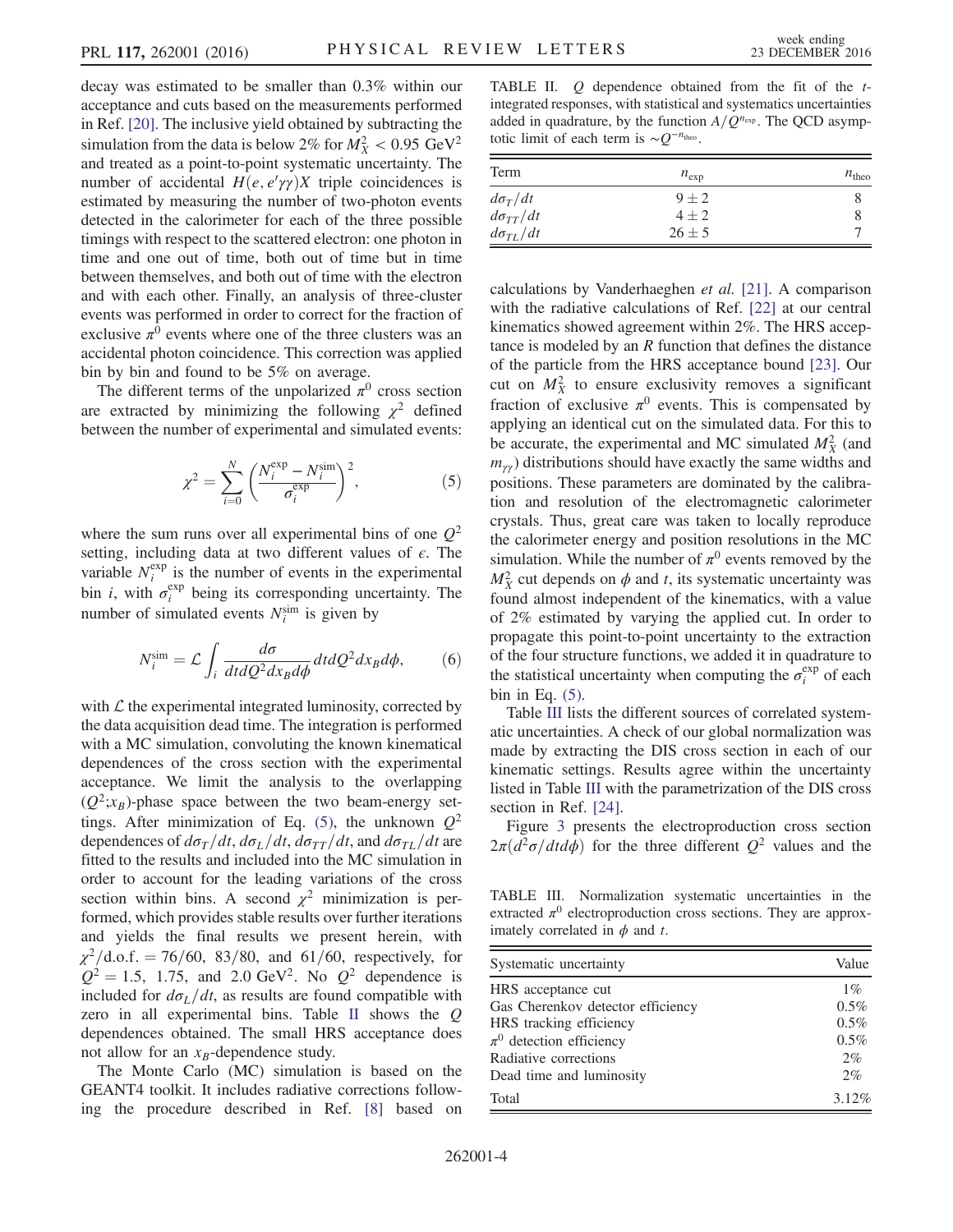<span id="page-4-0"></span>

FIG. 3.  $2\pi(d^2\sigma/dtd\phi)$  for  $Q^2 = 1.5$  (triangles), 1.75 (squares), and 2 GeV<sup>2</sup> (circles) at  $x_B = 0.36$  and  $t_{\text{min}} - t = 0.025$  GeV<sup>2</sup>. The cross sections extracted at low (high)  $\epsilon$  are shown in open (solid) symbols [and dashed (solid) lines].

lowest  $t' = t_{\min} - t$  bin, as a function of  $\phi$ . The cross section is almost independent of  $\epsilon$ , indicating that most of the signal is coming from its transversely polarized component.

The uncertainties of the Rosenbluth separated  $(d\sigma_L/dt)$ and  $(d\sigma_T/dt)$  are amplified by the limited lever arm in  $\epsilon$ and the small ratio  $\left(d\sigma_L/dt\right)/\left(d\sigma_T/dt\right)$ . Once the normalization uncertainty is propagated,  $\sigma_L$  is found to be compatible with zero, as seen in Fig. [4](#page-4-1). However, the interference cross section  $(d\sigma_{TL}/dt)$  is nonzero, which means that  $(d\sigma_L/dt)$ , though small, is not negligible. The fact that  $(d\sigma_T/dt) \gg (d\sigma_L/dt)$  shows that this kinematic regime is still far from the asymptotic prediction of perturbative QCD. These results are compared to previous unseparated measurements at similar kinematics from the Hall A [\[12\]](#page-5-6) ( $Q^2 = 1.9$  GeV<sup>2</sup>,  $x_B = 0.36$ ) and CLAS [\[13,14\]](#page-5-7) ( $Q^2 = 2.2 \text{ GeV}^2$ ,  $x_B = 0.33$ ) Collaborations. Results are compatible within uncertainties, but the region of direct kinematic overlap is limited to our highest  $Q^2$  setting. Several models are also shown in Fig. [4.](#page-4-1) The leading-twist chiral-even GPD Vanderhaeghen-Guichon-Guidal (VGG) model [\[2\]](#page-5-18) predicts a very small longitudinal cross section, compatible with our results. Two models, incorporating both the chiral-even and chiral-odd GPDs, are also shown in Fig. [4](#page-4-1) [\[16,25\].](#page-5-19) In these models, leading-twist chiral-odd (transversity) GPDs of the nucleon are coupled to a twist-3 DA of the pion, and singularities that otherwise prevent collinear factorization in the case of transversely polarized virtual photons are regularized by the transverse momentum  $k_{\perp}$  of the quarks and antiquarks making up the meson. These models are in good agreement with our results for both  $(d\sigma_T/dt)$  and  $(d\sigma_L/dt)$  within the experimental uncertainties. However, they predict the opposite sign for

<span id="page-4-1"></span>![](_page_4_Figure_7.jpeg)

FIG. 4.  $d\sigma_T$  (full circles),  $d\sigma_L$  (open circles),  $d\sigma_{TL}$  (triangles), and  $d\sigma_{TT}$  (squares) as a function of  $t_{\text{min}} - t$  for  $Q^2 = 1.5$  (left), 1.75 (center), and 2 GeV<sup>2</sup> (right) at  $x_B = 0.36$ . The full lines are predictions from Ref. [\[16\]](#page-5-19) and the long-dashed lines from Ref. [\[25\]](#page-5-20). The short-dashed line show the VGG model [\[2\]](#page-5-18) for  $d\sigma_l$ . Solid boxes around the points show normalization systematic uncertainties; for  $d\sigma_L$  and  $d\sigma_T$ , these uncertainties are strongly anticorrelated. Previous unseparated measurements  $(\sigma_U = \sigma_T + \epsilon \sigma_L)$  at similar, but not equal, kinematics are also shown and described in the text.